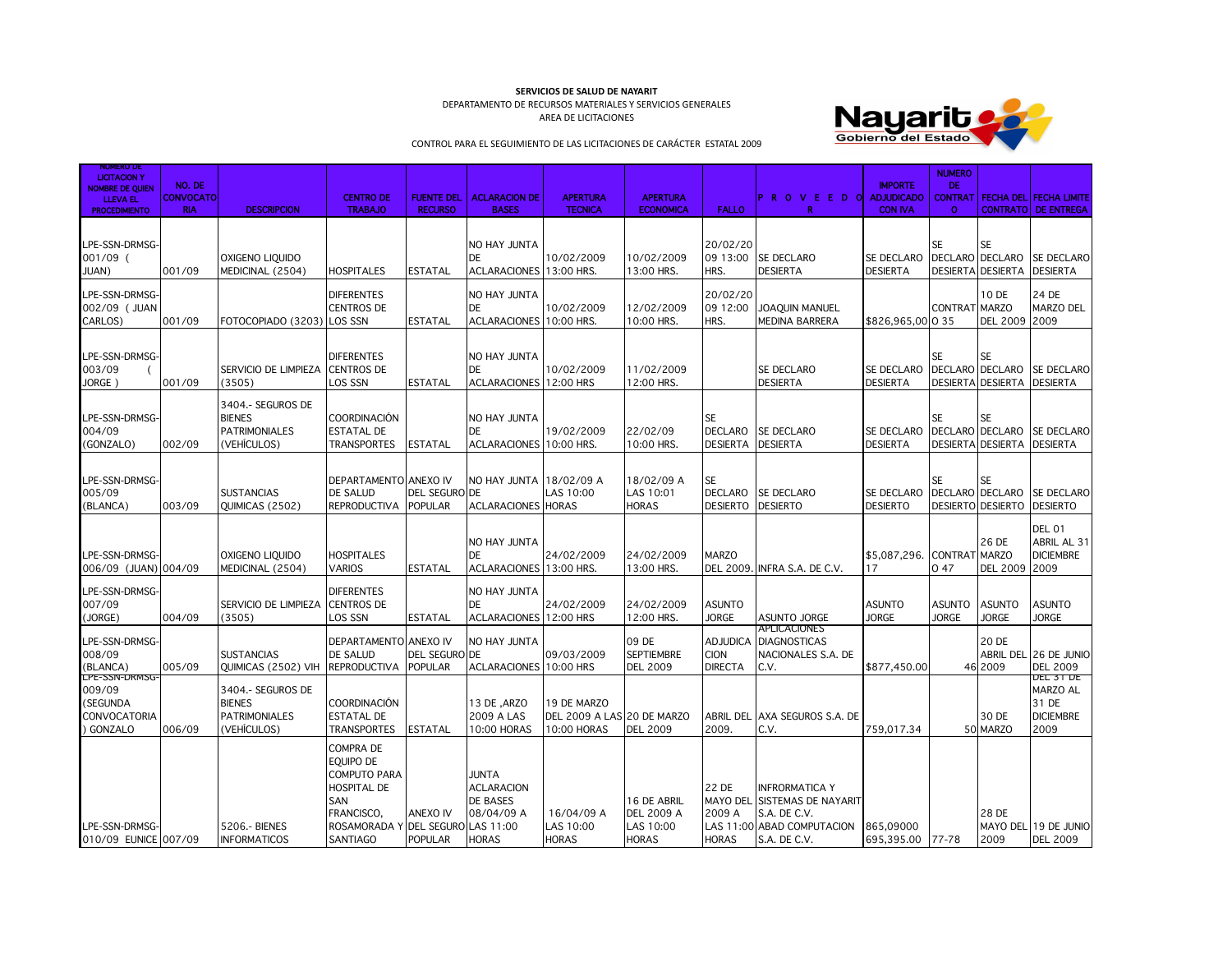| <b>ACCESORIOS Y</b><br><b>DIFERENTES</b><br><b>ACLARACION</b><br><b>APERTURA</b><br><b>TECNICA Y</b><br><b>SUMINISTROS</b><br>HOSPITAL DE<br>DE BASES<br><b>TECNICA Y</b><br><b>ECONOMICA</b><br><b>FALLO</b><br>LPE-SSN-DRMSG-<br>LOS SERVICIOS<br>03 DE<br>MEDICOS (BULTO DE<br>23/04/09 A<br>ECONOMICA<br>29/04/09 A<br>21/05/09 SANABRIA<br>1,321,260.0<br>011/09 (JUAN<br>DE SALUD DE<br>LAS<br>29/04/09 A<br>A LAS<br>CORPORATIVO MEDICOLO Y<br>JUNIO DEL 30 DE JUNIO<br>PARTO, CESARIA, CX.<br>LAS 01:00<br>MIRANDA)<br>008/09<br><b>NAYARIT</b><br>FASSA 33<br>01:00HORAS<br>LAS 01:00<br>10:30HRS. S.A. DE C.V.<br>2009<br><b>DEL 2009</b><br>MAYOR)<br><b>HORAS</b><br>463,670.80<br>74-75<br>*\$6,270.00*<br><b>PRODUCTOS</b><br>JUNTA DE<br>APERTURA<br><b>APERTURA</b><br>\$141,920.00<br>INSTITUCIONALES S.A. DE<br>C.V. * COMERCIALIZADORA<br><b>TECNICA Y</b><br><b>ALCARACION</b><br><b>TECNICA Y</b><br>*\$8,439.50*<br>2503.- MEDICINAS Y<br>ETXEA S.A. DE C.V.<br>DE BASES<br><b>ECONOMICA</b><br><b>PRODUCTOS</b><br><b>ECONOMICA</b><br><b>FALLO</b><br>\$148,802.50<br>*ZERIFAR S,A DEC.V. *<br>LPE-SSN-DRMSG-<br>23/04/09 A<br>29/04/09 A<br>29/04/09 A<br>21/05/09<br>\$348,850.0<br>22 DE<br>DEL 04 DE<br><b>FARMACEUTICOS</b><br><b>COORDINACION</b><br>FASSA 33 Y<br><b>NUTRICION Y FARMACIAS</b><br>012/09<br>(NAPROXENO.TRIMETO ESTATAL DE<br><b>SEGURO</b><br>LAS 10:00<br>LAS 10:00<br>MAYO DEL<br><b>JUNIO DEL</b><br>LAS 10:00<br>A LAS<br>0*\$212,970. DEL 66<br>S.A. DE C.V. * FARMACOS<br>2009<br>008/09<br><b>ABASTOS</b><br><b>POPULAR</b><br><b>HORAS</b><br><b>HORAS</b><br><b>HORAS</b><br>10:00HRS.<br>00<br>AL 72<br>2009<br>(YANET)<br>PRIMA, RANITIDINA)<br>ESPECIALIZADOS S.A. DE<br>VIGENCIA<br><b>DEL 16 DE</b><br>21 DE MAYO<br>15/06/09<br>JUNIO AL 31<br><b>DE</b><br>LPE-SSN-DRMSG-<br>18/05/2009 A<br>21/05/2009 A<br><b>DEL 2009 A</b><br>A LAS<br><b>HASTA POR</b><br>16 DE<br>2505.- MATERIALES<br><b>ACCESORIOS Y</b><br><b>SEGURO</b><br>Seguro<br>11:00<br>2`200,000.0 101/200<br><b>DICIEMBRE</b><br>013/09<br>LAS 11:00<br>LAS 11:00<br>LAS 11:00<br>JOSE LUIS VAZQUEZ<br><b>JUNIO DEL</b><br>SUMINISTROS MEDICOS POPULAR<br><b>HORAS</b><br><b>HORAS</b><br>2009<br><b>DEL 2009</b><br>(EUNICE)<br>009/09<br><b>POPULAR</b><br><b>HORAS</b><br><b>HORAS</b><br><b>AMAS</b><br>q<br>- טאווטושטאי <del>-</del> פטפ<br>וש.<br>LPE-SSN-DRMSG-<br><b>JUNIO DEL</b><br><b>PRODUCTOS</b><br>014/09<br>09/06/2009<br>09/06/2009 A<br>2009 A<br>SE<br>SE<br><b>FARMACEUTICOS</b><br><b>COORDINACION</b><br>FASSA 33 Y<br><b>NO HAY JUNTA</b><br>A<br>(YANETH)<br>(NAPROXENO, TRIMETO ESTATAL DE<br><b>SEGURO</b><br>DE<br>_AS<br>LAS 10:00<br>LAS 12:30 SE DECLARO<br>SE DECLARO<br><b>DECLARO DECLARO</b><br>SE DECLARO<br>DESIERTO DESIERTO<br><b>DESIERTO</b><br>27/05/09<br>010/09<br>PRIMA, RANITIDINA)<br><b>ABASTOS</b><br>POPULAR<br>ACLARACIONES 10:00HORAS<br><b>HORAS</b><br><b>HORAS</b><br><b>DESIERTO</b><br><b>DESIERTO</b><br>CJUJ." MEDICINAJ<br><b>VIGENCIA</b><br><b>PRODUCTOS</b><br><b>FARMACEUTICOS</b><br>26 DE<br>DEL 01 DE<br><b>JUNIO DEL</b><br>LPE-SSN-DRMSG-<br>2504 .- MATERIALES,<br>JULIO AL 31<br><b>ACCESORIOS Y</b><br>12/06/09 A<br>DE<br><b>COORDINACION</b><br><b>FASSA 33 Y SIN</b><br>16/06/09 A<br>2009 A<br>29 DE<br><b>JUAN CARLOS)</b><br><b>SUMINISTROS</b><br><b>SEGURO</b><br><b>DICIEMBRE</b><br>ESTATAL DE<br><b>ACLARACION</b><br>LAS 10:00<br>LAS 10:00<br>LAS 10:00<br>40.000.000.<br>133/200<br>junio del<br>02/06/09<br>011/09<br>MEDICOS.<br>ABASTOS<br><b>POPULAR</b><br>DE BASES<br><b>HORAS</b><br><b>HORAS</b><br><b>HORAS</b><br>OMEDIC S.A. DE C.V.<br>00<br>9<br>2009<br><b>DEL 2009</b><br>LPE-SSN-DRMSG-<br>US DE AGOSTC<br>HOSPITAL<br>PROGRAMAS NO HAY JUNTA<br>24 DE<br>$016/09$ (J.<br>03 DE AGOSTO<br><b>DEL 2009 A</b><br>14 DE<br><b>SEPTIEMBRE</b><br>MIRANDA)<br>CONV.<br>2502 .- MAQUINARIA<br><b>BASICO PUENTE</b><br>DE<br>DEL 2009 A LAS LAS<br><b>BERTHA SILAVIA</b><br>146/200<br><b>AGOSTO</b><br>20/07/09<br>DE EQUIPO ELECTRICO<br><b>DE CAMOTLAN</b><br><b>CONVENIOS</b><br><b>ACLARACIONES</b><br>13:00HORAS<br>13:00HORAS<br><b>NAVARRO MARTIN</b><br>586,264.82<br><b>DEL 2009</b><br><b>DEL 2009</b><br>012/2009<br>NOTIF.<br>9<br>LPE-SSN-DRMSG-<br>11 DEAGOSTO<br>17 DE AGOSTO<br>017/09<br>2701 Y 2702 .-<br><b>DEL 2009 A</b><br>14 DE AGOSTO<br><b>DEL 2009 A</b><br>25 DE<br>17 DE<br>(CARLOS S.)<br><b>VESTIDOS UNIFORMES</b><br><b>VARIOS</b><br>LAS 13:00<br>DEL 2009 A LAS LAS 10:00<br>4,962,236.2<br><b>148 DEL</b><br><b>AGOSTO</b><br><b>SEPTIEMBRE</b><br>CONV.<br>STAR UNIFORMES S.A.<br><b>CENTROS</b><br><b>HORAS</b><br>2009<br><b>DEL 2009</b><br><b>DEL 2009</b><br>24/07/09<br>013/2009<br>Y BLANCOS<br>FASSA 33<br>HORAS<br>13:00 HORAS<br>NOTIF.<br>DE C.V.<br>LPE-SSN-DRMSG-<br>21/08/20<br>018/09<br>2503.- MEDICINAS Y<br>09 A LAS<br>SE<br>SE.<br>14:00<br>DECLARO DECLARO<br>(BLANCA)<br>CONV.<br><b>PRODUCTOS</b><br><b>MEDICINA</b><br>SE DECLARO<br>SE DECLARO<br><b>SE DECLARO</b><br>05/08/09<br><b>DESIERTA</b><br>014/2009<br><b>FARMACEUTICOS</b><br><b>PREVENTIVA</b><br>FASSA 33<br><b>HORAS</b><br><b>DESIERTA</b><br><b>DESIERTA</b><br><b>DESIERTA DESIERTA</b><br>LPE-SSN-DRMSG<br>I O DE<br>4 Dt<br>SEPTIEMBRE DEL<br><b>SEPTIEMBRE</b><br>$019/09$ (J.<br>NO HAY JUNTA<br><b>PRESUPUES</b><br>MIRANDA)<br>CONV. 015 2102.- MATERIAL DE<br>DE<br><b>2009A LALS</b><br><b>DEL 2009 A</b><br>27/08/09<br><b>DEL 2009</b><br>LIMPIEZA<br><b>HOSPITAL CIVIL</b><br>TO LOCAL<br><b>ACLARACIONES</b><br>13:00 HORAS<br>LAS 11:00<br>AUN NO<br><b>AUN NO</b><br>AUN NO<br>AUN NO<br><b>AUN NO</b><br>AUN NO<br>30 DE OCTUBRE<br>LPE-SSN-DRMSG-<br>28 DE<br>020/09<br>2505 .- MATERIALES<br>NO HAY JUNTA<br>SEPTIEMBRE DEL<br><b>DEL 2009 A</b><br>(BLANCA)<br>CONV. 016<br><b>ACCESORIOS Y</b><br>LABORATORIO<br><b>ESTIMULO</b><br>DE<br>2009 A LAS<br>LAS 12:00<br>12/10/09<br><b>DEL 2009</b><br>SUMINISTROS MEDICOS ESTATAL<br><b>FISCAL</b><br>ACLARACIONES 09:00 HORAS<br><b>HORAS</b><br>NOTIF.<br>העטו.- בעטורכ<br>MEDICO Y DE<br>LPE-SSN-DRMSG-<br>LABORATORIO Y<br>30 DE OCTBRE<br>021/09<br>5402 .- INSTRUMENTO<br>27 DE OCTUBRE<br><b>DEL 2009 A</b><br>NO HAY JUNTA<br>(BLANCA)<br>MEDIO Y DE<br>Fon Region<br>DEL 2009 A LAS LAS 13:00<br>CANCELA<br>CANCELA CANCELA<br>CONV. 016<br>DE<br><b>DEL 2009</b><br>CANCELADA DA<br>13/10/09<br><b>LABORTORO</b><br>VILLA HIDALGO FON REGION ACLARACIONES 13:00 HRS<br><b>HORAS</b><br>CANCELADA<br>DA<br>CANCELADA<br>DA |              | .304.- MATERIALE3, |  | பங≁ | REKTURA |  |  |  |
|---------------------------------------------------------------------------------------------------------------------------------------------------------------------------------------------------------------------------------------------------------------------------------------------------------------------------------------------------------------------------------------------------------------------------------------------------------------------------------------------------------------------------------------------------------------------------------------------------------------------------------------------------------------------------------------------------------------------------------------------------------------------------------------------------------------------------------------------------------------------------------------------------------------------------------------------------------------------------------------------------------------------------------------------------------------------------------------------------------------------------------------------------------------------------------------------------------------------------------------------------------------------------------------------------------------------------------------------------------------------------------------------------------------------------------------------------------------------------------------------------------------------------------------------------------------------------------------------------------------------------------------------------------------------------------------------------------------------------------------------------------------------------------------------------------------------------------------------------------------------------------------------------------------------------------------------------------------------------------------------------------------------------------------------------------------------------------------------------------------------------------------------------------------------------------------------------------------------------------------------------------------------------------------------------------------------------------------------------------------------------------------------------------------------------------------------------------------------------------------------------------------------------------------------------------------------------------------------------------------------------------------------------------------------------------------------------------------------------------------------------------------------------------------------------------------------------------------------------------------------------------------------------------------------------------------------------------------------------------------------------------------------------------------------------------------------------------------------------------------------------------------------------------------------------------------------------------------------------------------------------------------------------------------------------------------------------------------------------------------------------------------------------------------------------------------------------------------------------------------------------------------------------------------------------------------------------------------------------------------------------------------------------------------------------------------------------------------------------------------------------------------------------------------------------------------------------------------------------------------------------------------------------------------------------------------------------------------------------------------------------------------------------------------------------------------------------------------------------------------------------------------------------------------------------------------------------------------------------------------------------------------------------------------------------------------------------------------------------------------------------------------------------------------------------------------------------------------------------------------------------------------------------------------------------------------------------------------------------------------------------------------------------------------------------------------------------------------------------------------------------------------------------------------------------------------------------------------------------------------------------------------------------------------------------------------------------------------------------------------------------------------------------------------------------------------------------------------------------------------------------------------------------------------------------------------------------------------------------------------------------------------------------------------------------------------------------------------------------------------------------------------------------------------------------------------------------------------------------------------------------------------------------------------------------------------------------------------------------------------------------------------------------------------------------------------------------------------------------------------------------------------------------------------------------------------------------------------------------------------------------------------------------------------------------------------------------------------------------------------------------------------------------------------------------------------------------------------------------------------------------------------------------------------------------------------------------------------------------------------------------------------------------------------------------------------------------------------------------------------------------------------------------------------------------------------------------------------------------------------------------------------------------------------------------------------------|--------------|--------------------|--|-----|---------|--|--|--|
|                                                                                                                                                                                                                                                                                                                                                                                                                                                                                                                                                                                                                                                                                                                                                                                                                                                                                                                                                                                                                                                                                                                                                                                                                                                                                                                                                                                                                                                                                                                                                                                                                                                                                                                                                                                                                                                                                                                                                                                                                                                                                                                                                                                                                                                                                                                                                                                                                                                                                                                                                                                                                                                                                                                                                                                                                                                                                                                                                                                                                                                                                                                                                                                                                                                                                                                                                                                                                                                                                                                                                                                                                                                                                                                                                                                                                                                                                                                                                                                                                                                                                                                                                                                                                                                                                                                                                                                                                                                                                                                                                                                                                                                                                                                                                                                                                                                                                                                                                                                                                                                                                                                                                                                                                                                                                                                                                                                                                                                                                                                                                                                                                                                                                                                                                                                                                                                                                                                                                                                                                                                                                                                                                                                                                                                                                                                                                                                                                                                                                                                                                                     |              |                    |  |     |         |  |  |  |
|                                                                                                                                                                                                                                                                                                                                                                                                                                                                                                                                                                                                                                                                                                                                                                                                                                                                                                                                                                                                                                                                                                                                                                                                                                                                                                                                                                                                                                                                                                                                                                                                                                                                                                                                                                                                                                                                                                                                                                                                                                                                                                                                                                                                                                                                                                                                                                                                                                                                                                                                                                                                                                                                                                                                                                                                                                                                                                                                                                                                                                                                                                                                                                                                                                                                                                                                                                                                                                                                                                                                                                                                                                                                                                                                                                                                                                                                                                                                                                                                                                                                                                                                                                                                                                                                                                                                                                                                                                                                                                                                                                                                                                                                                                                                                                                                                                                                                                                                                                                                                                                                                                                                                                                                                                                                                                                                                                                                                                                                                                                                                                                                                                                                                                                                                                                                                                                                                                                                                                                                                                                                                                                                                                                                                                                                                                                                                                                                                                                                                                                                                                     |              |                    |  |     |         |  |  |  |
|                                                                                                                                                                                                                                                                                                                                                                                                                                                                                                                                                                                                                                                                                                                                                                                                                                                                                                                                                                                                                                                                                                                                                                                                                                                                                                                                                                                                                                                                                                                                                                                                                                                                                                                                                                                                                                                                                                                                                                                                                                                                                                                                                                                                                                                                                                                                                                                                                                                                                                                                                                                                                                                                                                                                                                                                                                                                                                                                                                                                                                                                                                                                                                                                                                                                                                                                                                                                                                                                                                                                                                                                                                                                                                                                                                                                                                                                                                                                                                                                                                                                                                                                                                                                                                                                                                                                                                                                                                                                                                                                                                                                                                                                                                                                                                                                                                                                                                                                                                                                                                                                                                                                                                                                                                                                                                                                                                                                                                                                                                                                                                                                                                                                                                                                                                                                                                                                                                                                                                                                                                                                                                                                                                                                                                                                                                                                                                                                                                                                                                                                                                     |              |                    |  |     |         |  |  |  |
|                                                                                                                                                                                                                                                                                                                                                                                                                                                                                                                                                                                                                                                                                                                                                                                                                                                                                                                                                                                                                                                                                                                                                                                                                                                                                                                                                                                                                                                                                                                                                                                                                                                                                                                                                                                                                                                                                                                                                                                                                                                                                                                                                                                                                                                                                                                                                                                                                                                                                                                                                                                                                                                                                                                                                                                                                                                                                                                                                                                                                                                                                                                                                                                                                                                                                                                                                                                                                                                                                                                                                                                                                                                                                                                                                                                                                                                                                                                                                                                                                                                                                                                                                                                                                                                                                                                                                                                                                                                                                                                                                                                                                                                                                                                                                                                                                                                                                                                                                                                                                                                                                                                                                                                                                                                                                                                                                                                                                                                                                                                                                                                                                                                                                                                                                                                                                                                                                                                                                                                                                                                                                                                                                                                                                                                                                                                                                                                                                                                                                                                                                                     |              |                    |  |     |         |  |  |  |
|                                                                                                                                                                                                                                                                                                                                                                                                                                                                                                                                                                                                                                                                                                                                                                                                                                                                                                                                                                                                                                                                                                                                                                                                                                                                                                                                                                                                                                                                                                                                                                                                                                                                                                                                                                                                                                                                                                                                                                                                                                                                                                                                                                                                                                                                                                                                                                                                                                                                                                                                                                                                                                                                                                                                                                                                                                                                                                                                                                                                                                                                                                                                                                                                                                                                                                                                                                                                                                                                                                                                                                                                                                                                                                                                                                                                                                                                                                                                                                                                                                                                                                                                                                                                                                                                                                                                                                                                                                                                                                                                                                                                                                                                                                                                                                                                                                                                                                                                                                                                                                                                                                                                                                                                                                                                                                                                                                                                                                                                                                                                                                                                                                                                                                                                                                                                                                                                                                                                                                                                                                                                                                                                                                                                                                                                                                                                                                                                                                                                                                                                                                     |              |                    |  |     |         |  |  |  |
|                                                                                                                                                                                                                                                                                                                                                                                                                                                                                                                                                                                                                                                                                                                                                                                                                                                                                                                                                                                                                                                                                                                                                                                                                                                                                                                                                                                                                                                                                                                                                                                                                                                                                                                                                                                                                                                                                                                                                                                                                                                                                                                                                                                                                                                                                                                                                                                                                                                                                                                                                                                                                                                                                                                                                                                                                                                                                                                                                                                                                                                                                                                                                                                                                                                                                                                                                                                                                                                                                                                                                                                                                                                                                                                                                                                                                                                                                                                                                                                                                                                                                                                                                                                                                                                                                                                                                                                                                                                                                                                                                                                                                                                                                                                                                                                                                                                                                                                                                                                                                                                                                                                                                                                                                                                                                                                                                                                                                                                                                                                                                                                                                                                                                                                                                                                                                                                                                                                                                                                                                                                                                                                                                                                                                                                                                                                                                                                                                                                                                                                                                                     |              |                    |  |     |         |  |  |  |
|                                                                                                                                                                                                                                                                                                                                                                                                                                                                                                                                                                                                                                                                                                                                                                                                                                                                                                                                                                                                                                                                                                                                                                                                                                                                                                                                                                                                                                                                                                                                                                                                                                                                                                                                                                                                                                                                                                                                                                                                                                                                                                                                                                                                                                                                                                                                                                                                                                                                                                                                                                                                                                                                                                                                                                                                                                                                                                                                                                                                                                                                                                                                                                                                                                                                                                                                                                                                                                                                                                                                                                                                                                                                                                                                                                                                                                                                                                                                                                                                                                                                                                                                                                                                                                                                                                                                                                                                                                                                                                                                                                                                                                                                                                                                                                                                                                                                                                                                                                                                                                                                                                                                                                                                                                                                                                                                                                                                                                                                                                                                                                                                                                                                                                                                                                                                                                                                                                                                                                                                                                                                                                                                                                                                                                                                                                                                                                                                                                                                                                                                                                     |              |                    |  |     |         |  |  |  |
|                                                                                                                                                                                                                                                                                                                                                                                                                                                                                                                                                                                                                                                                                                                                                                                                                                                                                                                                                                                                                                                                                                                                                                                                                                                                                                                                                                                                                                                                                                                                                                                                                                                                                                                                                                                                                                                                                                                                                                                                                                                                                                                                                                                                                                                                                                                                                                                                                                                                                                                                                                                                                                                                                                                                                                                                                                                                                                                                                                                                                                                                                                                                                                                                                                                                                                                                                                                                                                                                                                                                                                                                                                                                                                                                                                                                                                                                                                                                                                                                                                                                                                                                                                                                                                                                                                                                                                                                                                                                                                                                                                                                                                                                                                                                                                                                                                                                                                                                                                                                                                                                                                                                                                                                                                                                                                                                                                                                                                                                                                                                                                                                                                                                                                                                                                                                                                                                                                                                                                                                                                                                                                                                                                                                                                                                                                                                                                                                                                                                                                                                                                     |              |                    |  |     |         |  |  |  |
|                                                                                                                                                                                                                                                                                                                                                                                                                                                                                                                                                                                                                                                                                                                                                                                                                                                                                                                                                                                                                                                                                                                                                                                                                                                                                                                                                                                                                                                                                                                                                                                                                                                                                                                                                                                                                                                                                                                                                                                                                                                                                                                                                                                                                                                                                                                                                                                                                                                                                                                                                                                                                                                                                                                                                                                                                                                                                                                                                                                                                                                                                                                                                                                                                                                                                                                                                                                                                                                                                                                                                                                                                                                                                                                                                                                                                                                                                                                                                                                                                                                                                                                                                                                                                                                                                                                                                                                                                                                                                                                                                                                                                                                                                                                                                                                                                                                                                                                                                                                                                                                                                                                                                                                                                                                                                                                                                                                                                                                                                                                                                                                                                                                                                                                                                                                                                                                                                                                                                                                                                                                                                                                                                                                                                                                                                                                                                                                                                                                                                                                                                                     |              |                    |  |     |         |  |  |  |
|                                                                                                                                                                                                                                                                                                                                                                                                                                                                                                                                                                                                                                                                                                                                                                                                                                                                                                                                                                                                                                                                                                                                                                                                                                                                                                                                                                                                                                                                                                                                                                                                                                                                                                                                                                                                                                                                                                                                                                                                                                                                                                                                                                                                                                                                                                                                                                                                                                                                                                                                                                                                                                                                                                                                                                                                                                                                                                                                                                                                                                                                                                                                                                                                                                                                                                                                                                                                                                                                                                                                                                                                                                                                                                                                                                                                                                                                                                                                                                                                                                                                                                                                                                                                                                                                                                                                                                                                                                                                                                                                                                                                                                                                                                                                                                                                                                                                                                                                                                                                                                                                                                                                                                                                                                                                                                                                                                                                                                                                                                                                                                                                                                                                                                                                                                                                                                                                                                                                                                                                                                                                                                                                                                                                                                                                                                                                                                                                                                                                                                                                                                     |              |                    |  |     |         |  |  |  |
|                                                                                                                                                                                                                                                                                                                                                                                                                                                                                                                                                                                                                                                                                                                                                                                                                                                                                                                                                                                                                                                                                                                                                                                                                                                                                                                                                                                                                                                                                                                                                                                                                                                                                                                                                                                                                                                                                                                                                                                                                                                                                                                                                                                                                                                                                                                                                                                                                                                                                                                                                                                                                                                                                                                                                                                                                                                                                                                                                                                                                                                                                                                                                                                                                                                                                                                                                                                                                                                                                                                                                                                                                                                                                                                                                                                                                                                                                                                                                                                                                                                                                                                                                                                                                                                                                                                                                                                                                                                                                                                                                                                                                                                                                                                                                                                                                                                                                                                                                                                                                                                                                                                                                                                                                                                                                                                                                                                                                                                                                                                                                                                                                                                                                                                                                                                                                                                                                                                                                                                                                                                                                                                                                                                                                                                                                                                                                                                                                                                                                                                                                                     |              |                    |  |     |         |  |  |  |
|                                                                                                                                                                                                                                                                                                                                                                                                                                                                                                                                                                                                                                                                                                                                                                                                                                                                                                                                                                                                                                                                                                                                                                                                                                                                                                                                                                                                                                                                                                                                                                                                                                                                                                                                                                                                                                                                                                                                                                                                                                                                                                                                                                                                                                                                                                                                                                                                                                                                                                                                                                                                                                                                                                                                                                                                                                                                                                                                                                                                                                                                                                                                                                                                                                                                                                                                                                                                                                                                                                                                                                                                                                                                                                                                                                                                                                                                                                                                                                                                                                                                                                                                                                                                                                                                                                                                                                                                                                                                                                                                                                                                                                                                                                                                                                                                                                                                                                                                                                                                                                                                                                                                                                                                                                                                                                                                                                                                                                                                                                                                                                                                                                                                                                                                                                                                                                                                                                                                                                                                                                                                                                                                                                                                                                                                                                                                                                                                                                                                                                                                                                     |              |                    |  |     |         |  |  |  |
|                                                                                                                                                                                                                                                                                                                                                                                                                                                                                                                                                                                                                                                                                                                                                                                                                                                                                                                                                                                                                                                                                                                                                                                                                                                                                                                                                                                                                                                                                                                                                                                                                                                                                                                                                                                                                                                                                                                                                                                                                                                                                                                                                                                                                                                                                                                                                                                                                                                                                                                                                                                                                                                                                                                                                                                                                                                                                                                                                                                                                                                                                                                                                                                                                                                                                                                                                                                                                                                                                                                                                                                                                                                                                                                                                                                                                                                                                                                                                                                                                                                                                                                                                                                                                                                                                                                                                                                                                                                                                                                                                                                                                                                                                                                                                                                                                                                                                                                                                                                                                                                                                                                                                                                                                                                                                                                                                                                                                                                                                                                                                                                                                                                                                                                                                                                                                                                                                                                                                                                                                                                                                                                                                                                                                                                                                                                                                                                                                                                                                                                                                                     |              |                    |  |     |         |  |  |  |
|                                                                                                                                                                                                                                                                                                                                                                                                                                                                                                                                                                                                                                                                                                                                                                                                                                                                                                                                                                                                                                                                                                                                                                                                                                                                                                                                                                                                                                                                                                                                                                                                                                                                                                                                                                                                                                                                                                                                                                                                                                                                                                                                                                                                                                                                                                                                                                                                                                                                                                                                                                                                                                                                                                                                                                                                                                                                                                                                                                                                                                                                                                                                                                                                                                                                                                                                                                                                                                                                                                                                                                                                                                                                                                                                                                                                                                                                                                                                                                                                                                                                                                                                                                                                                                                                                                                                                                                                                                                                                                                                                                                                                                                                                                                                                                                                                                                                                                                                                                                                                                                                                                                                                                                                                                                                                                                                                                                                                                                                                                                                                                                                                                                                                                                                                                                                                                                                                                                                                                                                                                                                                                                                                                                                                                                                                                                                                                                                                                                                                                                                                                     |              |                    |  |     |         |  |  |  |
|                                                                                                                                                                                                                                                                                                                                                                                                                                                                                                                                                                                                                                                                                                                                                                                                                                                                                                                                                                                                                                                                                                                                                                                                                                                                                                                                                                                                                                                                                                                                                                                                                                                                                                                                                                                                                                                                                                                                                                                                                                                                                                                                                                                                                                                                                                                                                                                                                                                                                                                                                                                                                                                                                                                                                                                                                                                                                                                                                                                                                                                                                                                                                                                                                                                                                                                                                                                                                                                                                                                                                                                                                                                                                                                                                                                                                                                                                                                                                                                                                                                                                                                                                                                                                                                                                                                                                                                                                                                                                                                                                                                                                                                                                                                                                                                                                                                                                                                                                                                                                                                                                                                                                                                                                                                                                                                                                                                                                                                                                                                                                                                                                                                                                                                                                                                                                                                                                                                                                                                                                                                                                                                                                                                                                                                                                                                                                                                                                                                                                                                                                                     |              |                    |  |     |         |  |  |  |
|                                                                                                                                                                                                                                                                                                                                                                                                                                                                                                                                                                                                                                                                                                                                                                                                                                                                                                                                                                                                                                                                                                                                                                                                                                                                                                                                                                                                                                                                                                                                                                                                                                                                                                                                                                                                                                                                                                                                                                                                                                                                                                                                                                                                                                                                                                                                                                                                                                                                                                                                                                                                                                                                                                                                                                                                                                                                                                                                                                                                                                                                                                                                                                                                                                                                                                                                                                                                                                                                                                                                                                                                                                                                                                                                                                                                                                                                                                                                                                                                                                                                                                                                                                                                                                                                                                                                                                                                                                                                                                                                                                                                                                                                                                                                                                                                                                                                                                                                                                                                                                                                                                                                                                                                                                                                                                                                                                                                                                                                                                                                                                                                                                                                                                                                                                                                                                                                                                                                                                                                                                                                                                                                                                                                                                                                                                                                                                                                                                                                                                                                                                     |              |                    |  |     |         |  |  |  |
|                                                                                                                                                                                                                                                                                                                                                                                                                                                                                                                                                                                                                                                                                                                                                                                                                                                                                                                                                                                                                                                                                                                                                                                                                                                                                                                                                                                                                                                                                                                                                                                                                                                                                                                                                                                                                                                                                                                                                                                                                                                                                                                                                                                                                                                                                                                                                                                                                                                                                                                                                                                                                                                                                                                                                                                                                                                                                                                                                                                                                                                                                                                                                                                                                                                                                                                                                                                                                                                                                                                                                                                                                                                                                                                                                                                                                                                                                                                                                                                                                                                                                                                                                                                                                                                                                                                                                                                                                                                                                                                                                                                                                                                                                                                                                                                                                                                                                                                                                                                                                                                                                                                                                                                                                                                                                                                                                                                                                                                                                                                                                                                                                                                                                                                                                                                                                                                                                                                                                                                                                                                                                                                                                                                                                                                                                                                                                                                                                                                                                                                                                                     |              |                    |  |     |         |  |  |  |
|                                                                                                                                                                                                                                                                                                                                                                                                                                                                                                                                                                                                                                                                                                                                                                                                                                                                                                                                                                                                                                                                                                                                                                                                                                                                                                                                                                                                                                                                                                                                                                                                                                                                                                                                                                                                                                                                                                                                                                                                                                                                                                                                                                                                                                                                                                                                                                                                                                                                                                                                                                                                                                                                                                                                                                                                                                                                                                                                                                                                                                                                                                                                                                                                                                                                                                                                                                                                                                                                                                                                                                                                                                                                                                                                                                                                                                                                                                                                                                                                                                                                                                                                                                                                                                                                                                                                                                                                                                                                                                                                                                                                                                                                                                                                                                                                                                                                                                                                                                                                                                                                                                                                                                                                                                                                                                                                                                                                                                                                                                                                                                                                                                                                                                                                                                                                                                                                                                                                                                                                                                                                                                                                                                                                                                                                                                                                                                                                                                                                                                                                                                     |              |                    |  |     |         |  |  |  |
|                                                                                                                                                                                                                                                                                                                                                                                                                                                                                                                                                                                                                                                                                                                                                                                                                                                                                                                                                                                                                                                                                                                                                                                                                                                                                                                                                                                                                                                                                                                                                                                                                                                                                                                                                                                                                                                                                                                                                                                                                                                                                                                                                                                                                                                                                                                                                                                                                                                                                                                                                                                                                                                                                                                                                                                                                                                                                                                                                                                                                                                                                                                                                                                                                                                                                                                                                                                                                                                                                                                                                                                                                                                                                                                                                                                                                                                                                                                                                                                                                                                                                                                                                                                                                                                                                                                                                                                                                                                                                                                                                                                                                                                                                                                                                                                                                                                                                                                                                                                                                                                                                                                                                                                                                                                                                                                                                                                                                                                                                                                                                                                                                                                                                                                                                                                                                                                                                                                                                                                                                                                                                                                                                                                                                                                                                                                                                                                                                                                                                                                                                                     |              |                    |  |     |         |  |  |  |
|                                                                                                                                                                                                                                                                                                                                                                                                                                                                                                                                                                                                                                                                                                                                                                                                                                                                                                                                                                                                                                                                                                                                                                                                                                                                                                                                                                                                                                                                                                                                                                                                                                                                                                                                                                                                                                                                                                                                                                                                                                                                                                                                                                                                                                                                                                                                                                                                                                                                                                                                                                                                                                                                                                                                                                                                                                                                                                                                                                                                                                                                                                                                                                                                                                                                                                                                                                                                                                                                                                                                                                                                                                                                                                                                                                                                                                                                                                                                                                                                                                                                                                                                                                                                                                                                                                                                                                                                                                                                                                                                                                                                                                                                                                                                                                                                                                                                                                                                                                                                                                                                                                                                                                                                                                                                                                                                                                                                                                                                                                                                                                                                                                                                                                                                                                                                                                                                                                                                                                                                                                                                                                                                                                                                                                                                                                                                                                                                                                                                                                                                                                     |              |                    |  |     |         |  |  |  |
|                                                                                                                                                                                                                                                                                                                                                                                                                                                                                                                                                                                                                                                                                                                                                                                                                                                                                                                                                                                                                                                                                                                                                                                                                                                                                                                                                                                                                                                                                                                                                                                                                                                                                                                                                                                                                                                                                                                                                                                                                                                                                                                                                                                                                                                                                                                                                                                                                                                                                                                                                                                                                                                                                                                                                                                                                                                                                                                                                                                                                                                                                                                                                                                                                                                                                                                                                                                                                                                                                                                                                                                                                                                                                                                                                                                                                                                                                                                                                                                                                                                                                                                                                                                                                                                                                                                                                                                                                                                                                                                                                                                                                                                                                                                                                                                                                                                                                                                                                                                                                                                                                                                                                                                                                                                                                                                                                                                                                                                                                                                                                                                                                                                                                                                                                                                                                                                                                                                                                                                                                                                                                                                                                                                                                                                                                                                                                                                                                                                                                                                                                                     |              |                    |  |     |         |  |  |  |
|                                                                                                                                                                                                                                                                                                                                                                                                                                                                                                                                                                                                                                                                                                                                                                                                                                                                                                                                                                                                                                                                                                                                                                                                                                                                                                                                                                                                                                                                                                                                                                                                                                                                                                                                                                                                                                                                                                                                                                                                                                                                                                                                                                                                                                                                                                                                                                                                                                                                                                                                                                                                                                                                                                                                                                                                                                                                                                                                                                                                                                                                                                                                                                                                                                                                                                                                                                                                                                                                                                                                                                                                                                                                                                                                                                                                                                                                                                                                                                                                                                                                                                                                                                                                                                                                                                                                                                                                                                                                                                                                                                                                                                                                                                                                                                                                                                                                                                                                                                                                                                                                                                                                                                                                                                                                                                                                                                                                                                                                                                                                                                                                                                                                                                                                                                                                                                                                                                                                                                                                                                                                                                                                                                                                                                                                                                                                                                                                                                                                                                                                                                     |              |                    |  |     |         |  |  |  |
|                                                                                                                                                                                                                                                                                                                                                                                                                                                                                                                                                                                                                                                                                                                                                                                                                                                                                                                                                                                                                                                                                                                                                                                                                                                                                                                                                                                                                                                                                                                                                                                                                                                                                                                                                                                                                                                                                                                                                                                                                                                                                                                                                                                                                                                                                                                                                                                                                                                                                                                                                                                                                                                                                                                                                                                                                                                                                                                                                                                                                                                                                                                                                                                                                                                                                                                                                                                                                                                                                                                                                                                                                                                                                                                                                                                                                                                                                                                                                                                                                                                                                                                                                                                                                                                                                                                                                                                                                                                                                                                                                                                                                                                                                                                                                                                                                                                                                                                                                                                                                                                                                                                                                                                                                                                                                                                                                                                                                                                                                                                                                                                                                                                                                                                                                                                                                                                                                                                                                                                                                                                                                                                                                                                                                                                                                                                                                                                                                                                                                                                                                                     |              |                    |  |     |         |  |  |  |
|                                                                                                                                                                                                                                                                                                                                                                                                                                                                                                                                                                                                                                                                                                                                                                                                                                                                                                                                                                                                                                                                                                                                                                                                                                                                                                                                                                                                                                                                                                                                                                                                                                                                                                                                                                                                                                                                                                                                                                                                                                                                                                                                                                                                                                                                                                                                                                                                                                                                                                                                                                                                                                                                                                                                                                                                                                                                                                                                                                                                                                                                                                                                                                                                                                                                                                                                                                                                                                                                                                                                                                                                                                                                                                                                                                                                                                                                                                                                                                                                                                                                                                                                                                                                                                                                                                                                                                                                                                                                                                                                                                                                                                                                                                                                                                                                                                                                                                                                                                                                                                                                                                                                                                                                                                                                                                                                                                                                                                                                                                                                                                                                                                                                                                                                                                                                                                                                                                                                                                                                                                                                                                                                                                                                                                                                                                                                                                                                                                                                                                                                                                     |              |                    |  |     |         |  |  |  |
|                                                                                                                                                                                                                                                                                                                                                                                                                                                                                                                                                                                                                                                                                                                                                                                                                                                                                                                                                                                                                                                                                                                                                                                                                                                                                                                                                                                                                                                                                                                                                                                                                                                                                                                                                                                                                                                                                                                                                                                                                                                                                                                                                                                                                                                                                                                                                                                                                                                                                                                                                                                                                                                                                                                                                                                                                                                                                                                                                                                                                                                                                                                                                                                                                                                                                                                                                                                                                                                                                                                                                                                                                                                                                                                                                                                                                                                                                                                                                                                                                                                                                                                                                                                                                                                                                                                                                                                                                                                                                                                                                                                                                                                                                                                                                                                                                                                                                                                                                                                                                                                                                                                                                                                                                                                                                                                                                                                                                                                                                                                                                                                                                                                                                                                                                                                                                                                                                                                                                                                                                                                                                                                                                                                                                                                                                                                                                                                                                                                                                                                                                                     |              |                    |  |     |         |  |  |  |
|                                                                                                                                                                                                                                                                                                                                                                                                                                                                                                                                                                                                                                                                                                                                                                                                                                                                                                                                                                                                                                                                                                                                                                                                                                                                                                                                                                                                                                                                                                                                                                                                                                                                                                                                                                                                                                                                                                                                                                                                                                                                                                                                                                                                                                                                                                                                                                                                                                                                                                                                                                                                                                                                                                                                                                                                                                                                                                                                                                                                                                                                                                                                                                                                                                                                                                                                                                                                                                                                                                                                                                                                                                                                                                                                                                                                                                                                                                                                                                                                                                                                                                                                                                                                                                                                                                                                                                                                                                                                                                                                                                                                                                                                                                                                                                                                                                                                                                                                                                                                                                                                                                                                                                                                                                                                                                                                                                                                                                                                                                                                                                                                                                                                                                                                                                                                                                                                                                                                                                                                                                                                                                                                                                                                                                                                                                                                                                                                                                                                                                                                                                     |              |                    |  |     |         |  |  |  |
|                                                                                                                                                                                                                                                                                                                                                                                                                                                                                                                                                                                                                                                                                                                                                                                                                                                                                                                                                                                                                                                                                                                                                                                                                                                                                                                                                                                                                                                                                                                                                                                                                                                                                                                                                                                                                                                                                                                                                                                                                                                                                                                                                                                                                                                                                                                                                                                                                                                                                                                                                                                                                                                                                                                                                                                                                                                                                                                                                                                                                                                                                                                                                                                                                                                                                                                                                                                                                                                                                                                                                                                                                                                                                                                                                                                                                                                                                                                                                                                                                                                                                                                                                                                                                                                                                                                                                                                                                                                                                                                                                                                                                                                                                                                                                                                                                                                                                                                                                                                                                                                                                                                                                                                                                                                                                                                                                                                                                                                                                                                                                                                                                                                                                                                                                                                                                                                                                                                                                                                                                                                                                                                                                                                                                                                                                                                                                                                                                                                                                                                                                                     |              |                    |  |     |         |  |  |  |
|                                                                                                                                                                                                                                                                                                                                                                                                                                                                                                                                                                                                                                                                                                                                                                                                                                                                                                                                                                                                                                                                                                                                                                                                                                                                                                                                                                                                                                                                                                                                                                                                                                                                                                                                                                                                                                                                                                                                                                                                                                                                                                                                                                                                                                                                                                                                                                                                                                                                                                                                                                                                                                                                                                                                                                                                                                                                                                                                                                                                                                                                                                                                                                                                                                                                                                                                                                                                                                                                                                                                                                                                                                                                                                                                                                                                                                                                                                                                                                                                                                                                                                                                                                                                                                                                                                                                                                                                                                                                                                                                                                                                                                                                                                                                                                                                                                                                                                                                                                                                                                                                                                                                                                                                                                                                                                                                                                                                                                                                                                                                                                                                                                                                                                                                                                                                                                                                                                                                                                                                                                                                                                                                                                                                                                                                                                                                                                                                                                                                                                                                                                     |              |                    |  |     |         |  |  |  |
|                                                                                                                                                                                                                                                                                                                                                                                                                                                                                                                                                                                                                                                                                                                                                                                                                                                                                                                                                                                                                                                                                                                                                                                                                                                                                                                                                                                                                                                                                                                                                                                                                                                                                                                                                                                                                                                                                                                                                                                                                                                                                                                                                                                                                                                                                                                                                                                                                                                                                                                                                                                                                                                                                                                                                                                                                                                                                                                                                                                                                                                                                                                                                                                                                                                                                                                                                                                                                                                                                                                                                                                                                                                                                                                                                                                                                                                                                                                                                                                                                                                                                                                                                                                                                                                                                                                                                                                                                                                                                                                                                                                                                                                                                                                                                                                                                                                                                                                                                                                                                                                                                                                                                                                                                                                                                                                                                                                                                                                                                                                                                                                                                                                                                                                                                                                                                                                                                                                                                                                                                                                                                                                                                                                                                                                                                                                                                                                                                                                                                                                                                                     |              |                    |  |     |         |  |  |  |
|                                                                                                                                                                                                                                                                                                                                                                                                                                                                                                                                                                                                                                                                                                                                                                                                                                                                                                                                                                                                                                                                                                                                                                                                                                                                                                                                                                                                                                                                                                                                                                                                                                                                                                                                                                                                                                                                                                                                                                                                                                                                                                                                                                                                                                                                                                                                                                                                                                                                                                                                                                                                                                                                                                                                                                                                                                                                                                                                                                                                                                                                                                                                                                                                                                                                                                                                                                                                                                                                                                                                                                                                                                                                                                                                                                                                                                                                                                                                                                                                                                                                                                                                                                                                                                                                                                                                                                                                                                                                                                                                                                                                                                                                                                                                                                                                                                                                                                                                                                                                                                                                                                                                                                                                                                                                                                                                                                                                                                                                                                                                                                                                                                                                                                                                                                                                                                                                                                                                                                                                                                                                                                                                                                                                                                                                                                                                                                                                                                                                                                                                                                     | 015/09 (ARO. |                    |  |     |         |  |  |  |
|                                                                                                                                                                                                                                                                                                                                                                                                                                                                                                                                                                                                                                                                                                                                                                                                                                                                                                                                                                                                                                                                                                                                                                                                                                                                                                                                                                                                                                                                                                                                                                                                                                                                                                                                                                                                                                                                                                                                                                                                                                                                                                                                                                                                                                                                                                                                                                                                                                                                                                                                                                                                                                                                                                                                                                                                                                                                                                                                                                                                                                                                                                                                                                                                                                                                                                                                                                                                                                                                                                                                                                                                                                                                                                                                                                                                                                                                                                                                                                                                                                                                                                                                                                                                                                                                                                                                                                                                                                                                                                                                                                                                                                                                                                                                                                                                                                                                                                                                                                                                                                                                                                                                                                                                                                                                                                                                                                                                                                                                                                                                                                                                                                                                                                                                                                                                                                                                                                                                                                                                                                                                                                                                                                                                                                                                                                                                                                                                                                                                                                                                                                     |              |                    |  |     |         |  |  |  |
|                                                                                                                                                                                                                                                                                                                                                                                                                                                                                                                                                                                                                                                                                                                                                                                                                                                                                                                                                                                                                                                                                                                                                                                                                                                                                                                                                                                                                                                                                                                                                                                                                                                                                                                                                                                                                                                                                                                                                                                                                                                                                                                                                                                                                                                                                                                                                                                                                                                                                                                                                                                                                                                                                                                                                                                                                                                                                                                                                                                                                                                                                                                                                                                                                                                                                                                                                                                                                                                                                                                                                                                                                                                                                                                                                                                                                                                                                                                                                                                                                                                                                                                                                                                                                                                                                                                                                                                                                                                                                                                                                                                                                                                                                                                                                                                                                                                                                                                                                                                                                                                                                                                                                                                                                                                                                                                                                                                                                                                                                                                                                                                                                                                                                                                                                                                                                                                                                                                                                                                                                                                                                                                                                                                                                                                                                                                                                                                                                                                                                                                                                                     |              |                    |  |     |         |  |  |  |
|                                                                                                                                                                                                                                                                                                                                                                                                                                                                                                                                                                                                                                                                                                                                                                                                                                                                                                                                                                                                                                                                                                                                                                                                                                                                                                                                                                                                                                                                                                                                                                                                                                                                                                                                                                                                                                                                                                                                                                                                                                                                                                                                                                                                                                                                                                                                                                                                                                                                                                                                                                                                                                                                                                                                                                                                                                                                                                                                                                                                                                                                                                                                                                                                                                                                                                                                                                                                                                                                                                                                                                                                                                                                                                                                                                                                                                                                                                                                                                                                                                                                                                                                                                                                                                                                                                                                                                                                                                                                                                                                                                                                                                                                                                                                                                                                                                                                                                                                                                                                                                                                                                                                                                                                                                                                                                                                                                                                                                                                                                                                                                                                                                                                                                                                                                                                                                                                                                                                                                                                                                                                                                                                                                                                                                                                                                                                                                                                                                                                                                                                                                     |              |                    |  |     |         |  |  |  |
|                                                                                                                                                                                                                                                                                                                                                                                                                                                                                                                                                                                                                                                                                                                                                                                                                                                                                                                                                                                                                                                                                                                                                                                                                                                                                                                                                                                                                                                                                                                                                                                                                                                                                                                                                                                                                                                                                                                                                                                                                                                                                                                                                                                                                                                                                                                                                                                                                                                                                                                                                                                                                                                                                                                                                                                                                                                                                                                                                                                                                                                                                                                                                                                                                                                                                                                                                                                                                                                                                                                                                                                                                                                                                                                                                                                                                                                                                                                                                                                                                                                                                                                                                                                                                                                                                                                                                                                                                                                                                                                                                                                                                                                                                                                                                                                                                                                                                                                                                                                                                                                                                                                                                                                                                                                                                                                                                                                                                                                                                                                                                                                                                                                                                                                                                                                                                                                                                                                                                                                                                                                                                                                                                                                                                                                                                                                                                                                                                                                                                                                                                                     |              |                    |  |     |         |  |  |  |
|                                                                                                                                                                                                                                                                                                                                                                                                                                                                                                                                                                                                                                                                                                                                                                                                                                                                                                                                                                                                                                                                                                                                                                                                                                                                                                                                                                                                                                                                                                                                                                                                                                                                                                                                                                                                                                                                                                                                                                                                                                                                                                                                                                                                                                                                                                                                                                                                                                                                                                                                                                                                                                                                                                                                                                                                                                                                                                                                                                                                                                                                                                                                                                                                                                                                                                                                                                                                                                                                                                                                                                                                                                                                                                                                                                                                                                                                                                                                                                                                                                                                                                                                                                                                                                                                                                                                                                                                                                                                                                                                                                                                                                                                                                                                                                                                                                                                                                                                                                                                                                                                                                                                                                                                                                                                                                                                                                                                                                                                                                                                                                                                                                                                                                                                                                                                                                                                                                                                                                                                                                                                                                                                                                                                                                                                                                                                                                                                                                                                                                                                                                     |              |                    |  |     |         |  |  |  |
|                                                                                                                                                                                                                                                                                                                                                                                                                                                                                                                                                                                                                                                                                                                                                                                                                                                                                                                                                                                                                                                                                                                                                                                                                                                                                                                                                                                                                                                                                                                                                                                                                                                                                                                                                                                                                                                                                                                                                                                                                                                                                                                                                                                                                                                                                                                                                                                                                                                                                                                                                                                                                                                                                                                                                                                                                                                                                                                                                                                                                                                                                                                                                                                                                                                                                                                                                                                                                                                                                                                                                                                                                                                                                                                                                                                                                                                                                                                                                                                                                                                                                                                                                                                                                                                                                                                                                                                                                                                                                                                                                                                                                                                                                                                                                                                                                                                                                                                                                                                                                                                                                                                                                                                                                                                                                                                                                                                                                                                                                                                                                                                                                                                                                                                                                                                                                                                                                                                                                                                                                                                                                                                                                                                                                                                                                                                                                                                                                                                                                                                                                                     |              |                    |  |     |         |  |  |  |
|                                                                                                                                                                                                                                                                                                                                                                                                                                                                                                                                                                                                                                                                                                                                                                                                                                                                                                                                                                                                                                                                                                                                                                                                                                                                                                                                                                                                                                                                                                                                                                                                                                                                                                                                                                                                                                                                                                                                                                                                                                                                                                                                                                                                                                                                                                                                                                                                                                                                                                                                                                                                                                                                                                                                                                                                                                                                                                                                                                                                                                                                                                                                                                                                                                                                                                                                                                                                                                                                                                                                                                                                                                                                                                                                                                                                                                                                                                                                                                                                                                                                                                                                                                                                                                                                                                                                                                                                                                                                                                                                                                                                                                                                                                                                                                                                                                                                                                                                                                                                                                                                                                                                                                                                                                                                                                                                                                                                                                                                                                                                                                                                                                                                                                                                                                                                                                                                                                                                                                                                                                                                                                                                                                                                                                                                                                                                                                                                                                                                                                                                                                     |              |                    |  |     |         |  |  |  |
|                                                                                                                                                                                                                                                                                                                                                                                                                                                                                                                                                                                                                                                                                                                                                                                                                                                                                                                                                                                                                                                                                                                                                                                                                                                                                                                                                                                                                                                                                                                                                                                                                                                                                                                                                                                                                                                                                                                                                                                                                                                                                                                                                                                                                                                                                                                                                                                                                                                                                                                                                                                                                                                                                                                                                                                                                                                                                                                                                                                                                                                                                                                                                                                                                                                                                                                                                                                                                                                                                                                                                                                                                                                                                                                                                                                                                                                                                                                                                                                                                                                                                                                                                                                                                                                                                                                                                                                                                                                                                                                                                                                                                                                                                                                                                                                                                                                                                                                                                                                                                                                                                                                                                                                                                                                                                                                                                                                                                                                                                                                                                                                                                                                                                                                                                                                                                                                                                                                                                                                                                                                                                                                                                                                                                                                                                                                                                                                                                                                                                                                                                                     |              |                    |  |     |         |  |  |  |
|                                                                                                                                                                                                                                                                                                                                                                                                                                                                                                                                                                                                                                                                                                                                                                                                                                                                                                                                                                                                                                                                                                                                                                                                                                                                                                                                                                                                                                                                                                                                                                                                                                                                                                                                                                                                                                                                                                                                                                                                                                                                                                                                                                                                                                                                                                                                                                                                                                                                                                                                                                                                                                                                                                                                                                                                                                                                                                                                                                                                                                                                                                                                                                                                                                                                                                                                                                                                                                                                                                                                                                                                                                                                                                                                                                                                                                                                                                                                                                                                                                                                                                                                                                                                                                                                                                                                                                                                                                                                                                                                                                                                                                                                                                                                                                                                                                                                                                                                                                                                                                                                                                                                                                                                                                                                                                                                                                                                                                                                                                                                                                                                                                                                                                                                                                                                                                                                                                                                                                                                                                                                                                                                                                                                                                                                                                                                                                                                                                                                                                                                                                     |              |                    |  |     |         |  |  |  |
|                                                                                                                                                                                                                                                                                                                                                                                                                                                                                                                                                                                                                                                                                                                                                                                                                                                                                                                                                                                                                                                                                                                                                                                                                                                                                                                                                                                                                                                                                                                                                                                                                                                                                                                                                                                                                                                                                                                                                                                                                                                                                                                                                                                                                                                                                                                                                                                                                                                                                                                                                                                                                                                                                                                                                                                                                                                                                                                                                                                                                                                                                                                                                                                                                                                                                                                                                                                                                                                                                                                                                                                                                                                                                                                                                                                                                                                                                                                                                                                                                                                                                                                                                                                                                                                                                                                                                                                                                                                                                                                                                                                                                                                                                                                                                                                                                                                                                                                                                                                                                                                                                                                                                                                                                                                                                                                                                                                                                                                                                                                                                                                                                                                                                                                                                                                                                                                                                                                                                                                                                                                                                                                                                                                                                                                                                                                                                                                                                                                                                                                                                                     |              |                    |  |     |         |  |  |  |
|                                                                                                                                                                                                                                                                                                                                                                                                                                                                                                                                                                                                                                                                                                                                                                                                                                                                                                                                                                                                                                                                                                                                                                                                                                                                                                                                                                                                                                                                                                                                                                                                                                                                                                                                                                                                                                                                                                                                                                                                                                                                                                                                                                                                                                                                                                                                                                                                                                                                                                                                                                                                                                                                                                                                                                                                                                                                                                                                                                                                                                                                                                                                                                                                                                                                                                                                                                                                                                                                                                                                                                                                                                                                                                                                                                                                                                                                                                                                                                                                                                                                                                                                                                                                                                                                                                                                                                                                                                                                                                                                                                                                                                                                                                                                                                                                                                                                                                                                                                                                                                                                                                                                                                                                                                                                                                                                                                                                                                                                                                                                                                                                                                                                                                                                                                                                                                                                                                                                                                                                                                                                                                                                                                                                                                                                                                                                                                                                                                                                                                                                                                     |              |                    |  |     |         |  |  |  |
|                                                                                                                                                                                                                                                                                                                                                                                                                                                                                                                                                                                                                                                                                                                                                                                                                                                                                                                                                                                                                                                                                                                                                                                                                                                                                                                                                                                                                                                                                                                                                                                                                                                                                                                                                                                                                                                                                                                                                                                                                                                                                                                                                                                                                                                                                                                                                                                                                                                                                                                                                                                                                                                                                                                                                                                                                                                                                                                                                                                                                                                                                                                                                                                                                                                                                                                                                                                                                                                                                                                                                                                                                                                                                                                                                                                                                                                                                                                                                                                                                                                                                                                                                                                                                                                                                                                                                                                                                                                                                                                                                                                                                                                                                                                                                                                                                                                                                                                                                                                                                                                                                                                                                                                                                                                                                                                                                                                                                                                                                                                                                                                                                                                                                                                                                                                                                                                                                                                                                                                                                                                                                                                                                                                                                                                                                                                                                                                                                                                                                                                                                                     |              |                    |  |     |         |  |  |  |
|                                                                                                                                                                                                                                                                                                                                                                                                                                                                                                                                                                                                                                                                                                                                                                                                                                                                                                                                                                                                                                                                                                                                                                                                                                                                                                                                                                                                                                                                                                                                                                                                                                                                                                                                                                                                                                                                                                                                                                                                                                                                                                                                                                                                                                                                                                                                                                                                                                                                                                                                                                                                                                                                                                                                                                                                                                                                                                                                                                                                                                                                                                                                                                                                                                                                                                                                                                                                                                                                                                                                                                                                                                                                                                                                                                                                                                                                                                                                                                                                                                                                                                                                                                                                                                                                                                                                                                                                                                                                                                                                                                                                                                                                                                                                                                                                                                                                                                                                                                                                                                                                                                                                                                                                                                                                                                                                                                                                                                                                                                                                                                                                                                                                                                                                                                                                                                                                                                                                                                                                                                                                                                                                                                                                                                                                                                                                                                                                                                                                                                                                                                     |              |                    |  |     |         |  |  |  |
|                                                                                                                                                                                                                                                                                                                                                                                                                                                                                                                                                                                                                                                                                                                                                                                                                                                                                                                                                                                                                                                                                                                                                                                                                                                                                                                                                                                                                                                                                                                                                                                                                                                                                                                                                                                                                                                                                                                                                                                                                                                                                                                                                                                                                                                                                                                                                                                                                                                                                                                                                                                                                                                                                                                                                                                                                                                                                                                                                                                                                                                                                                                                                                                                                                                                                                                                                                                                                                                                                                                                                                                                                                                                                                                                                                                                                                                                                                                                                                                                                                                                                                                                                                                                                                                                                                                                                                                                                                                                                                                                                                                                                                                                                                                                                                                                                                                                                                                                                                                                                                                                                                                                                                                                                                                                                                                                                                                                                                                                                                                                                                                                                                                                                                                                                                                                                                                                                                                                                                                                                                                                                                                                                                                                                                                                                                                                                                                                                                                                                                                                                                     |              |                    |  |     |         |  |  |  |
|                                                                                                                                                                                                                                                                                                                                                                                                                                                                                                                                                                                                                                                                                                                                                                                                                                                                                                                                                                                                                                                                                                                                                                                                                                                                                                                                                                                                                                                                                                                                                                                                                                                                                                                                                                                                                                                                                                                                                                                                                                                                                                                                                                                                                                                                                                                                                                                                                                                                                                                                                                                                                                                                                                                                                                                                                                                                                                                                                                                                                                                                                                                                                                                                                                                                                                                                                                                                                                                                                                                                                                                                                                                                                                                                                                                                                                                                                                                                                                                                                                                                                                                                                                                                                                                                                                                                                                                                                                                                                                                                                                                                                                                                                                                                                                                                                                                                                                                                                                                                                                                                                                                                                                                                                                                                                                                                                                                                                                                                                                                                                                                                                                                                                                                                                                                                                                                                                                                                                                                                                                                                                                                                                                                                                                                                                                                                                                                                                                                                                                                                                                     |              |                    |  |     |         |  |  |  |
|                                                                                                                                                                                                                                                                                                                                                                                                                                                                                                                                                                                                                                                                                                                                                                                                                                                                                                                                                                                                                                                                                                                                                                                                                                                                                                                                                                                                                                                                                                                                                                                                                                                                                                                                                                                                                                                                                                                                                                                                                                                                                                                                                                                                                                                                                                                                                                                                                                                                                                                                                                                                                                                                                                                                                                                                                                                                                                                                                                                                                                                                                                                                                                                                                                                                                                                                                                                                                                                                                                                                                                                                                                                                                                                                                                                                                                                                                                                                                                                                                                                                                                                                                                                                                                                                                                                                                                                                                                                                                                                                                                                                                                                                                                                                                                                                                                                                                                                                                                                                                                                                                                                                                                                                                                                                                                                                                                                                                                                                                                                                                                                                                                                                                                                                                                                                                                                                                                                                                                                                                                                                                                                                                                                                                                                                                                                                                                                                                                                                                                                                                                     |              |                    |  |     |         |  |  |  |
|                                                                                                                                                                                                                                                                                                                                                                                                                                                                                                                                                                                                                                                                                                                                                                                                                                                                                                                                                                                                                                                                                                                                                                                                                                                                                                                                                                                                                                                                                                                                                                                                                                                                                                                                                                                                                                                                                                                                                                                                                                                                                                                                                                                                                                                                                                                                                                                                                                                                                                                                                                                                                                                                                                                                                                                                                                                                                                                                                                                                                                                                                                                                                                                                                                                                                                                                                                                                                                                                                                                                                                                                                                                                                                                                                                                                                                                                                                                                                                                                                                                                                                                                                                                                                                                                                                                                                                                                                                                                                                                                                                                                                                                                                                                                                                                                                                                                                                                                                                                                                                                                                                                                                                                                                                                                                                                                                                                                                                                                                                                                                                                                                                                                                                                                                                                                                                                                                                                                                                                                                                                                                                                                                                                                                                                                                                                                                                                                                                                                                                                                                                     |              |                    |  |     |         |  |  |  |
|                                                                                                                                                                                                                                                                                                                                                                                                                                                                                                                                                                                                                                                                                                                                                                                                                                                                                                                                                                                                                                                                                                                                                                                                                                                                                                                                                                                                                                                                                                                                                                                                                                                                                                                                                                                                                                                                                                                                                                                                                                                                                                                                                                                                                                                                                                                                                                                                                                                                                                                                                                                                                                                                                                                                                                                                                                                                                                                                                                                                                                                                                                                                                                                                                                                                                                                                                                                                                                                                                                                                                                                                                                                                                                                                                                                                                                                                                                                                                                                                                                                                                                                                                                                                                                                                                                                                                                                                                                                                                                                                                                                                                                                                                                                                                                                                                                                                                                                                                                                                                                                                                                                                                                                                                                                                                                                                                                                                                                                                                                                                                                                                                                                                                                                                                                                                                                                                                                                                                                                                                                                                                                                                                                                                                                                                                                                                                                                                                                                                                                                                                                     |              |                    |  |     |         |  |  |  |
|                                                                                                                                                                                                                                                                                                                                                                                                                                                                                                                                                                                                                                                                                                                                                                                                                                                                                                                                                                                                                                                                                                                                                                                                                                                                                                                                                                                                                                                                                                                                                                                                                                                                                                                                                                                                                                                                                                                                                                                                                                                                                                                                                                                                                                                                                                                                                                                                                                                                                                                                                                                                                                                                                                                                                                                                                                                                                                                                                                                                                                                                                                                                                                                                                                                                                                                                                                                                                                                                                                                                                                                                                                                                                                                                                                                                                                                                                                                                                                                                                                                                                                                                                                                                                                                                                                                                                                                                                                                                                                                                                                                                                                                                                                                                                                                                                                                                                                                                                                                                                                                                                                                                                                                                                                                                                                                                                                                                                                                                                                                                                                                                                                                                                                                                                                                                                                                                                                                                                                                                                                                                                                                                                                                                                                                                                                                                                                                                                                                                                                                                                                     |              |                    |  |     |         |  |  |  |
|                                                                                                                                                                                                                                                                                                                                                                                                                                                                                                                                                                                                                                                                                                                                                                                                                                                                                                                                                                                                                                                                                                                                                                                                                                                                                                                                                                                                                                                                                                                                                                                                                                                                                                                                                                                                                                                                                                                                                                                                                                                                                                                                                                                                                                                                                                                                                                                                                                                                                                                                                                                                                                                                                                                                                                                                                                                                                                                                                                                                                                                                                                                                                                                                                                                                                                                                                                                                                                                                                                                                                                                                                                                                                                                                                                                                                                                                                                                                                                                                                                                                                                                                                                                                                                                                                                                                                                                                                                                                                                                                                                                                                                                                                                                                                                                                                                                                                                                                                                                                                                                                                                                                                                                                                                                                                                                                                                                                                                                                                                                                                                                                                                                                                                                                                                                                                                                                                                                                                                                                                                                                                                                                                                                                                                                                                                                                                                                                                                                                                                                                                                     |              |                    |  |     |         |  |  |  |
|                                                                                                                                                                                                                                                                                                                                                                                                                                                                                                                                                                                                                                                                                                                                                                                                                                                                                                                                                                                                                                                                                                                                                                                                                                                                                                                                                                                                                                                                                                                                                                                                                                                                                                                                                                                                                                                                                                                                                                                                                                                                                                                                                                                                                                                                                                                                                                                                                                                                                                                                                                                                                                                                                                                                                                                                                                                                                                                                                                                                                                                                                                                                                                                                                                                                                                                                                                                                                                                                                                                                                                                                                                                                                                                                                                                                                                                                                                                                                                                                                                                                                                                                                                                                                                                                                                                                                                                                                                                                                                                                                                                                                                                                                                                                                                                                                                                                                                                                                                                                                                                                                                                                                                                                                                                                                                                                                                                                                                                                                                                                                                                                                                                                                                                                                                                                                                                                                                                                                                                                                                                                                                                                                                                                                                                                                                                                                                                                                                                                                                                                                                     |              |                    |  |     |         |  |  |  |
|                                                                                                                                                                                                                                                                                                                                                                                                                                                                                                                                                                                                                                                                                                                                                                                                                                                                                                                                                                                                                                                                                                                                                                                                                                                                                                                                                                                                                                                                                                                                                                                                                                                                                                                                                                                                                                                                                                                                                                                                                                                                                                                                                                                                                                                                                                                                                                                                                                                                                                                                                                                                                                                                                                                                                                                                                                                                                                                                                                                                                                                                                                                                                                                                                                                                                                                                                                                                                                                                                                                                                                                                                                                                                                                                                                                                                                                                                                                                                                                                                                                                                                                                                                                                                                                                                                                                                                                                                                                                                                                                                                                                                                                                                                                                                                                                                                                                                                                                                                                                                                                                                                                                                                                                                                                                                                                                                                                                                                                                                                                                                                                                                                                                                                                                                                                                                                                                                                                                                                                                                                                                                                                                                                                                                                                                                                                                                                                                                                                                                                                                                                     |              |                    |  |     |         |  |  |  |
|                                                                                                                                                                                                                                                                                                                                                                                                                                                                                                                                                                                                                                                                                                                                                                                                                                                                                                                                                                                                                                                                                                                                                                                                                                                                                                                                                                                                                                                                                                                                                                                                                                                                                                                                                                                                                                                                                                                                                                                                                                                                                                                                                                                                                                                                                                                                                                                                                                                                                                                                                                                                                                                                                                                                                                                                                                                                                                                                                                                                                                                                                                                                                                                                                                                                                                                                                                                                                                                                                                                                                                                                                                                                                                                                                                                                                                                                                                                                                                                                                                                                                                                                                                                                                                                                                                                                                                                                                                                                                                                                                                                                                                                                                                                                                                                                                                                                                                                                                                                                                                                                                                                                                                                                                                                                                                                                                                                                                                                                                                                                                                                                                                                                                                                                                                                                                                                                                                                                                                                                                                                                                                                                                                                                                                                                                                                                                                                                                                                                                                                                                                     |              |                    |  |     |         |  |  |  |
|                                                                                                                                                                                                                                                                                                                                                                                                                                                                                                                                                                                                                                                                                                                                                                                                                                                                                                                                                                                                                                                                                                                                                                                                                                                                                                                                                                                                                                                                                                                                                                                                                                                                                                                                                                                                                                                                                                                                                                                                                                                                                                                                                                                                                                                                                                                                                                                                                                                                                                                                                                                                                                                                                                                                                                                                                                                                                                                                                                                                                                                                                                                                                                                                                                                                                                                                                                                                                                                                                                                                                                                                                                                                                                                                                                                                                                                                                                                                                                                                                                                                                                                                                                                                                                                                                                                                                                                                                                                                                                                                                                                                                                                                                                                                                                                                                                                                                                                                                                                                                                                                                                                                                                                                                                                                                                                                                                                                                                                                                                                                                                                                                                                                                                                                                                                                                                                                                                                                                                                                                                                                                                                                                                                                                                                                                                                                                                                                                                                                                                                                                                     |              |                    |  |     |         |  |  |  |
|                                                                                                                                                                                                                                                                                                                                                                                                                                                                                                                                                                                                                                                                                                                                                                                                                                                                                                                                                                                                                                                                                                                                                                                                                                                                                                                                                                                                                                                                                                                                                                                                                                                                                                                                                                                                                                                                                                                                                                                                                                                                                                                                                                                                                                                                                                                                                                                                                                                                                                                                                                                                                                                                                                                                                                                                                                                                                                                                                                                                                                                                                                                                                                                                                                                                                                                                                                                                                                                                                                                                                                                                                                                                                                                                                                                                                                                                                                                                                                                                                                                                                                                                                                                                                                                                                                                                                                                                                                                                                                                                                                                                                                                                                                                                                                                                                                                                                                                                                                                                                                                                                                                                                                                                                                                                                                                                                                                                                                                                                                                                                                                                                                                                                                                                                                                                                                                                                                                                                                                                                                                                                                                                                                                                                                                                                                                                                                                                                                                                                                                                                                     |              |                    |  |     |         |  |  |  |
|                                                                                                                                                                                                                                                                                                                                                                                                                                                                                                                                                                                                                                                                                                                                                                                                                                                                                                                                                                                                                                                                                                                                                                                                                                                                                                                                                                                                                                                                                                                                                                                                                                                                                                                                                                                                                                                                                                                                                                                                                                                                                                                                                                                                                                                                                                                                                                                                                                                                                                                                                                                                                                                                                                                                                                                                                                                                                                                                                                                                                                                                                                                                                                                                                                                                                                                                                                                                                                                                                                                                                                                                                                                                                                                                                                                                                                                                                                                                                                                                                                                                                                                                                                                                                                                                                                                                                                                                                                                                                                                                                                                                                                                                                                                                                                                                                                                                                                                                                                                                                                                                                                                                                                                                                                                                                                                                                                                                                                                                                                                                                                                                                                                                                                                                                                                                                                                                                                                                                                                                                                                                                                                                                                                                                                                                                                                                                                                                                                                                                                                                                                     |              |                    |  |     |         |  |  |  |
|                                                                                                                                                                                                                                                                                                                                                                                                                                                                                                                                                                                                                                                                                                                                                                                                                                                                                                                                                                                                                                                                                                                                                                                                                                                                                                                                                                                                                                                                                                                                                                                                                                                                                                                                                                                                                                                                                                                                                                                                                                                                                                                                                                                                                                                                                                                                                                                                                                                                                                                                                                                                                                                                                                                                                                                                                                                                                                                                                                                                                                                                                                                                                                                                                                                                                                                                                                                                                                                                                                                                                                                                                                                                                                                                                                                                                                                                                                                                                                                                                                                                                                                                                                                                                                                                                                                                                                                                                                                                                                                                                                                                                                                                                                                                                                                                                                                                                                                                                                                                                                                                                                                                                                                                                                                                                                                                                                                                                                                                                                                                                                                                                                                                                                                                                                                                                                                                                                                                                                                                                                                                                                                                                                                                                                                                                                                                                                                                                                                                                                                                                                     |              |                    |  |     |         |  |  |  |
|                                                                                                                                                                                                                                                                                                                                                                                                                                                                                                                                                                                                                                                                                                                                                                                                                                                                                                                                                                                                                                                                                                                                                                                                                                                                                                                                                                                                                                                                                                                                                                                                                                                                                                                                                                                                                                                                                                                                                                                                                                                                                                                                                                                                                                                                                                                                                                                                                                                                                                                                                                                                                                                                                                                                                                                                                                                                                                                                                                                                                                                                                                                                                                                                                                                                                                                                                                                                                                                                                                                                                                                                                                                                                                                                                                                                                                                                                                                                                                                                                                                                                                                                                                                                                                                                                                                                                                                                                                                                                                                                                                                                                                                                                                                                                                                                                                                                                                                                                                                                                                                                                                                                                                                                                                                                                                                                                                                                                                                                                                                                                                                                                                                                                                                                                                                                                                                                                                                                                                                                                                                                                                                                                                                                                                                                                                                                                                                                                                                                                                                                                                     |              |                    |  |     |         |  |  |  |
|                                                                                                                                                                                                                                                                                                                                                                                                                                                                                                                                                                                                                                                                                                                                                                                                                                                                                                                                                                                                                                                                                                                                                                                                                                                                                                                                                                                                                                                                                                                                                                                                                                                                                                                                                                                                                                                                                                                                                                                                                                                                                                                                                                                                                                                                                                                                                                                                                                                                                                                                                                                                                                                                                                                                                                                                                                                                                                                                                                                                                                                                                                                                                                                                                                                                                                                                                                                                                                                                                                                                                                                                                                                                                                                                                                                                                                                                                                                                                                                                                                                                                                                                                                                                                                                                                                                                                                                                                                                                                                                                                                                                                                                                                                                                                                                                                                                                                                                                                                                                                                                                                                                                                                                                                                                                                                                                                                                                                                                                                                                                                                                                                                                                                                                                                                                                                                                                                                                                                                                                                                                                                                                                                                                                                                                                                                                                                                                                                                                                                                                                                                     |              |                    |  |     |         |  |  |  |
|                                                                                                                                                                                                                                                                                                                                                                                                                                                                                                                                                                                                                                                                                                                                                                                                                                                                                                                                                                                                                                                                                                                                                                                                                                                                                                                                                                                                                                                                                                                                                                                                                                                                                                                                                                                                                                                                                                                                                                                                                                                                                                                                                                                                                                                                                                                                                                                                                                                                                                                                                                                                                                                                                                                                                                                                                                                                                                                                                                                                                                                                                                                                                                                                                                                                                                                                                                                                                                                                                                                                                                                                                                                                                                                                                                                                                                                                                                                                                                                                                                                                                                                                                                                                                                                                                                                                                                                                                                                                                                                                                                                                                                                                                                                                                                                                                                                                                                                                                                                                                                                                                                                                                                                                                                                                                                                                                                                                                                                                                                                                                                                                                                                                                                                                                                                                                                                                                                                                                                                                                                                                                                                                                                                                                                                                                                                                                                                                                                                                                                                                                                     |              |                    |  |     |         |  |  |  |
|                                                                                                                                                                                                                                                                                                                                                                                                                                                                                                                                                                                                                                                                                                                                                                                                                                                                                                                                                                                                                                                                                                                                                                                                                                                                                                                                                                                                                                                                                                                                                                                                                                                                                                                                                                                                                                                                                                                                                                                                                                                                                                                                                                                                                                                                                                                                                                                                                                                                                                                                                                                                                                                                                                                                                                                                                                                                                                                                                                                                                                                                                                                                                                                                                                                                                                                                                                                                                                                                                                                                                                                                                                                                                                                                                                                                                                                                                                                                                                                                                                                                                                                                                                                                                                                                                                                                                                                                                                                                                                                                                                                                                                                                                                                                                                                                                                                                                                                                                                                                                                                                                                                                                                                                                                                                                                                                                                                                                                                                                                                                                                                                                                                                                                                                                                                                                                                                                                                                                                                                                                                                                                                                                                                                                                                                                                                                                                                                                                                                                                                                                                     |              |                    |  |     |         |  |  |  |
|                                                                                                                                                                                                                                                                                                                                                                                                                                                                                                                                                                                                                                                                                                                                                                                                                                                                                                                                                                                                                                                                                                                                                                                                                                                                                                                                                                                                                                                                                                                                                                                                                                                                                                                                                                                                                                                                                                                                                                                                                                                                                                                                                                                                                                                                                                                                                                                                                                                                                                                                                                                                                                                                                                                                                                                                                                                                                                                                                                                                                                                                                                                                                                                                                                                                                                                                                                                                                                                                                                                                                                                                                                                                                                                                                                                                                                                                                                                                                                                                                                                                                                                                                                                                                                                                                                                                                                                                                                                                                                                                                                                                                                                                                                                                                                                                                                                                                                                                                                                                                                                                                                                                                                                                                                                                                                                                                                                                                                                                                                                                                                                                                                                                                                                                                                                                                                                                                                                                                                                                                                                                                                                                                                                                                                                                                                                                                                                                                                                                                                                                                                     |              |                    |  |     |         |  |  |  |